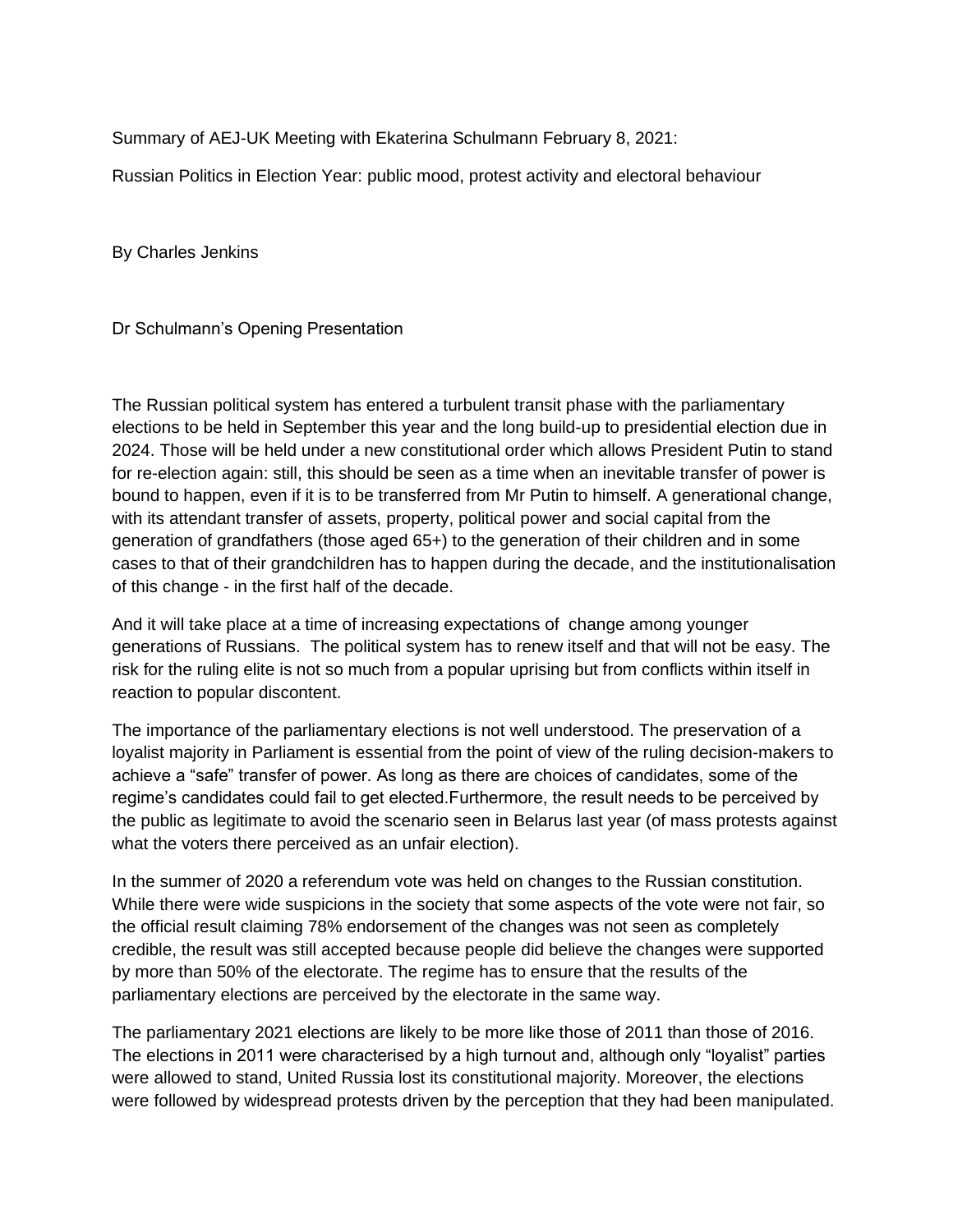By contrast, the elections in 2016, which were held at a time when the regime's standing was still boosted by the annexation of Crimea in 2014, led to a more than a constitution (two thirds) majority for United Russia, based on a low turnout and victories in the single-mandate districts, that form 50% of the parliamentary mandates according to thу mixed electoral system.

Of the 450 seats in the lower house of the Russian Parliament, half are distributed by singlemandate constituencies and half on a party list system. The allocation of seats thus favours the largest party, and votes cast for the parties that failed to reach the 5% threshold mainly go to the United Russia.

A change in the public mood started to be felt from 2017, especially amongst the younger generation who had previously been the most pro-presidential. Protests inspired by Alexei Navalny attracted many younger participants, whereas in previous years the young had been the demographic sector most loyal to the regime. The change did not manifest itself in the 2018 presidential election, but the popularity of the president began to decline very soon after this election as a result of his failure to meet expectations that he would introduce policies to tackle domestic causes of dissatisfaction. Four regional governors were unseated in elections in the autumn of 2018 and protest voting affected the composition of some of the regional legislatures then elected.

Further signs of important changes in voting patterns were seen in the Moscow Duma elections of 2019 thanks to the system of "smart voting" devised by Navalny. Opposition candidates could not be registered, but those supporting the opposition voted for candidates most likely to unseat United Russia figures. That brought many new deputies into the Moscow Duma, and since then the debates there have been much more open and have attracted stronger public interest. Public protests also led to the release of a well-known investigative journalist Ivan Golunov who had been arrested on falsified drug charges. The decline in support for the president has continued during 2020, while public trust in other bodies, such as Russian NGOs, regional and local governments and businesses, especially small and medium ones, and even Russian banks, has increased.

A recent poll which asked respondents to name who they most trusted revealed just under 30% naming President Putin. This 30% can be regarded as the loyalist core. If this core were to start to erode, it would herald an especially difficult period. When respondents were given the name of Putin and asked if they trusted him, the positive response was higher at just over 50%. Polling services have stopped asking people who they would vote for in presidential elections since 2018.

Ekaterina Schulmann concluded the presentation by suggesting that the decision-making elite as a whole (including the president himself) are at present considering whether the preservation of the system will be best served in 2024 by supporting the re-election of President Putin; by supporting his re-election but shifting some of his powers to other organs such as the Security council and the newly created State council; or by opting for a loyal successor, who would most likely be either a member of the government or a regional governor.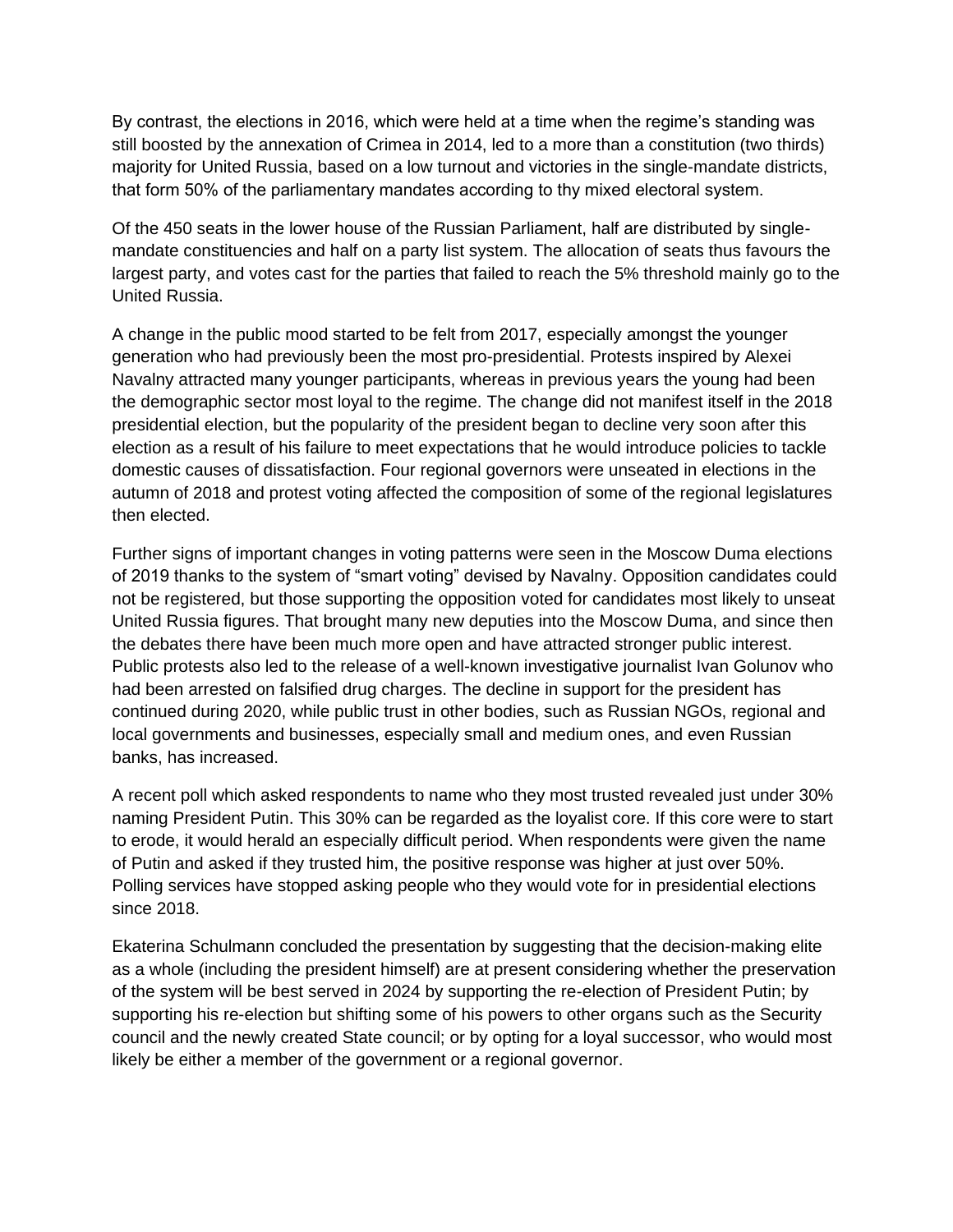## Q and A Session

Asked about the political impact of Alexei Navalny following his return to Russia and imprisonment, Ekaterina said that he has become a leading oppositional political figure in Russia who will influence elections even if he remains in jail. None of his supporters will be allowed to be candidates for the national Parliament in this autumn's elections, but there will be alternatives to choose between and the smart voting system will be able to influence who people vote for. Navalny's public visibility has greatly increased over the last eight months, with an increase in percentage both of supporters and those disapproving of him. He has become the symbol and perhaps the leader of the opposition. Navalny supporters have a nationwide chain of local HQs comparable only to that of the Communist Party. The controversial video put out by Navalny, which is reported to have been viewed over 120 million times, does not appear to have altered the views of those supporting the regime, but it did lead those expressing mild disapproval to express stronger disapproval, thus radicalising (rather than polarising) the respondents.

Another important development is increasing dissatisfaction in the Communist Party with its own leadership and also some public sympathy for protestors supporting Navalny. Local Communist Party activists want to be elected and find this is not helped by the perceived closeness of the party's leadership to the regime and the necessity to keep within the electoral limits allotted by the Presidential administration.

In response to a question on the impact on Russian politics of events in the near-abroad, Ekaterina noted that foreign policy has dominated the state media since 2014. During the period of the "Crimean Consensus" (2014-16), this reflected public interest and there was also a feeling of hostility to many foreign countries, especially the US and Ukraine. But since then there has been a decline in such hostility, especially stimulated by the World Football Championship in Russia in Summer 2018 which led to much more friendly attitudes, including towards the US, EU and even Ukraine. Focus groups suggest the majority of the public would like a less aggressive and less costly foreign policy. Nevertheless the elites expect that further sanctions will be imposed by "the West" whatever Russia does, so they "might as well be "hung for a sheep as for a lamb".

Questioned about the political role of the security services, Ekaterina said they had a privileged position, receiving a third of the federal budget of which military spending is relatively small. They can repress protests effectively but doing so with force against peaceful protests is not popular even with loyalists. An unexpected effect of the repression has been the growth of civic organisations supporting those detained, fined and arrested and their families.

As for the role and methods of polling organisations in Russia, Dr Schulmann said that while neither pollsters nor respondents are fully free, and no single poll number should be relied upon, nevertheless by taking all the information available and observing trends much can be garnered about the complex creature which is Russian society. There are three main polling organisations. The All Russia Centre of Research for Public Opinion, a state organization dating back to the 1980s, is the most pro-Kremlin, but some of the questions asked are open and responses reliable. There is also the private Foundation of Public Opinion and the Levada